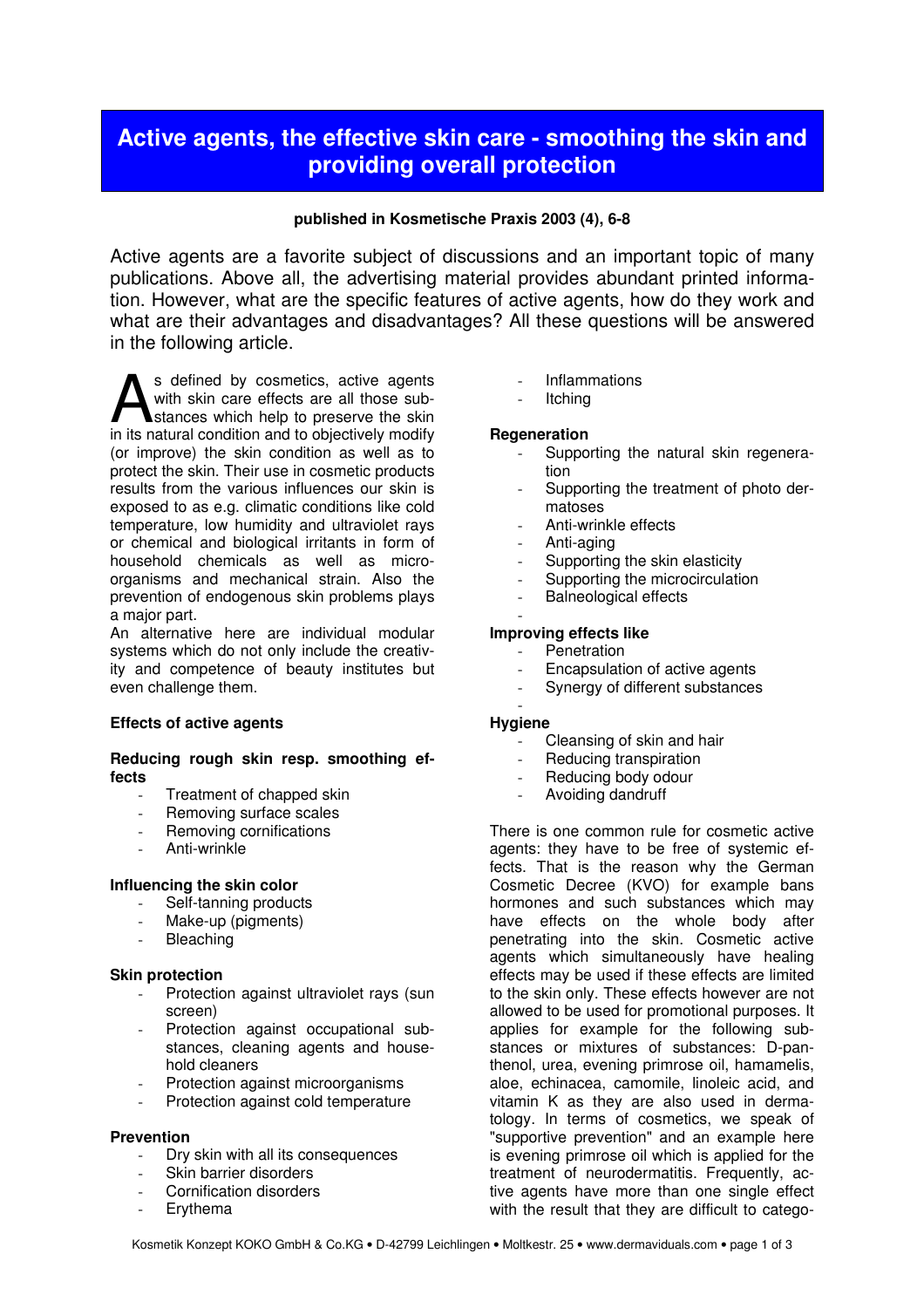rize as for instance lipids which have smoothing, protecting and preventive properties.

# Differentiating between active agent and additive

In contrast to active agents, additives are included to provide the physical and microbiological stability as well as an extended shelflife. They protect the products against microorganisms, hot and cold temperatures, atmospheric oxygen, sunrays and improve transport and shelf-life properties. Part of this group are among others, preservatives, emulsifiers, substances to control the consistency, gelling agents, solvents, solubilizers, complexing agents, filming agents, antioxidants, and dyes. Perfumes and aromatic principles also are important additives which help to improve the sensory acceptance of the products. Frequently, there is no clear dividing line between additives and active agents. Thus, gelling agents often help to improve the skin moistness for example. The INCI declaration of cosmetics makes no distinction between active agents and additives and non-professionals sometimes have difficulties to differentiate between active agents and additives and to identify their functions. It is recommended to remember bit by bit the different properties of certain groups in order to be able to evaluate cosmetic products by means of the INCI declaration. The focus of attention should be the natural physiology of the skin; therefore the origin of the substance, either from vegetable, synthetic, biosynthetic, animal or mineral sources should be neglected for the moment.

With respect to physiology, emphasis has to be laid on the dosage as the following example will explain: Glycerin as a substance is produced synthetically or by saponification of vegetable oils. Glycerin is a natural skin component and part of the NMF (Natural Moisturizing Factor). Included in low dosages, it increases the skin moistness as desired. In high concentrations, however, it is able to dehydrate the skin tissue due to the high osmotic pressure and consequently becomes counterproductive. A further example is vitamin E which has pro-oxidative effects in high dosages while low concentrations are anti-oxidative and antiradical. Vitamin C in very high concentrations has the effects of fruit acids. The position of a substance in the INCI declaration may give a clue regarding its concentration, as in compliance with § 5a of the German Cosmetic Decree (KVO), the ingredients have to be listed according to their weight ratio in decreasing order and ingredients with a ratio of 1 % or less may be listed unsorted.

# Base substances and specific active agents

The active agents are divided into substances which are used for the **basic skin care** and substances with specific effects. Thus, fats, oils and waxes generally belong to the group of basic active agents which influence skin smoothing and skin protection, in other words they are primarily effective on the skin surface. Within this group substances may often be interchanged without any major consequences on the efficacy. By contrast, every single vitamin has a very characteristic and unmistakable sphere of activity.

Similar to the differentiation of active agents and additives there neither is a clear dividing line between basic and specific active agents. Hence, also the individual properties of the different substances are important. Wheat germ oil is a typical example in this field. As it has a very high lipid content, it smoothes the skin, lowers the transepidermal water loss (TEWL) and consequently increases the skin moistness. These are typical features of a basic active agent shared with a lot of other vegetable oils. Just like those, it will be integrated into the skin barrier, however, it additionally builds up a depot for the vitamins and essential fatty acids it carries along. As a consequence, it has additional effects on the reduction of scaly skin. Evening primrose oil also has a very high lipid content, but it supplies gamma-linolenic acid which helps against symptoms of neurodermatic skin in cases where enzyme deficiency is diagnosed.

Active agents also show less positive features. Especially the last-named oils have special characteristics which are very unpopular especially in the field of cosmetics: they have a very specific smell which can still be identified in small concentrations. Now, opinions are divided on those substances, a fact which can be compared with the acceptance of specific fragrances: there are those who are fond of and those who dislike them. Specific scents of some substances are a frequent reason for adding aromatic principles to cover up smells. Further examples for a pure active agent with a very typical smell are vitamin A and its derivatives.

An important criterion for an active agent is its localization: is it supposed to stay on the surface or should it penetrate into the skin? A substance applied to smooth the skin like a mineral oil is not designed to penetrate into the skin. The final destination of other substances, however, is in the skin layers as e.g. vegetable oils which contain linoleic acid. These have to penetrate in those layers where the linoleic acid can be hydrolytically and enzymatically released. Only then the substrate for the for